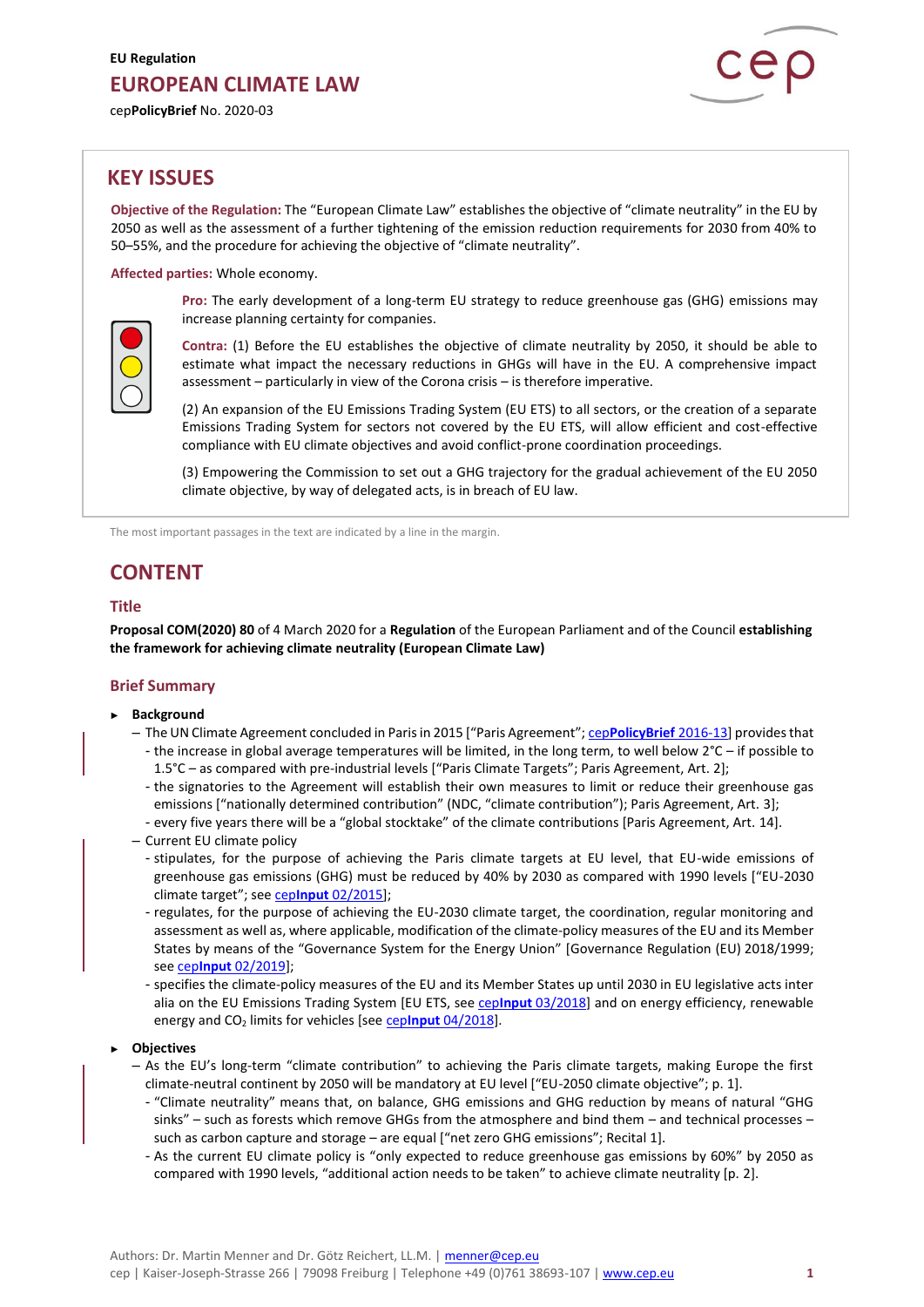

#### – The "European Climate Law" will

- establish the "irreversible, gradual" reduction of GHG emissions and enhancement of GHG removals by means of GHG sinks by 2050;
- regulate the review of an increase in the EU 2030 climate target;
- create planning certainty for companies;
- enhance the Governance System so that it is geared towards achieving the EU 2050 climate objective.

# ► **Mandatory imposition of EU-2050 climate objective of "climate neutrality"**

- The balancing of GHG emissions and GHG removals at EU level by 2050 at the latest, thus reducing GHG emissions "to net zero" ["climate neutrality"; Art. 2 (1)] is mandatory.
- To "enable the collective achievement" of the EU-2050 climate objective, the EU and its Member States must take the necessary measures at EU and national level whilst observing "fairness and solidarity" among the Member States [Art. 2 (2)].

# ► **Review the increase in the EU 2030 climate target**

- By September 2020, the Commission will review an increase in the existing EU-2030 climate target in order to "explore options" for reducing GHG emissions "by 50–55% compared with 1990 levels" [Art. 2 (3); Recital 17].
	- The review will be based on a "comprehensive impact assessment" and the analysis of the "integrated national energy and climate plans" of the Member States [Art. 3 Governance Regulation].
	- Where the Commission considers that it is "necessary" to increase the EU-2030 climate target in order to realise the EU-2050 climate objective, it will submit a legislative proposal [Art. 2 (3)].
- By June 2021, the Commission will assess how the applicable EU climate legislation should be amended in order to achieve a GHG reduction of 50 to 55 % as compared with 1990 levels, and the EU-2050 climate-neutrality objective [Art. 2 (4)].

# ► **GHG trajectory 2031–2050 for achieving the EU-2050 climate objective**

- In order to ensure the irreversible reduction in GHG emissions, the Commission is empowered to set out for the period 2031–2050 a "trajectory for the gradual achievement" of the EU-2050 climate objective by way of delegated acts ["GHG trajectory 2031–2050"; Art. 3 (1) et seq. in conjunction with Art. 9 (2); Art. 290 TFEU].
- In setting out the GHG trajectory 2031-2050, the Commission must consider the following aspects: the "economic efficiency" of climate measures; the EU's international competitiveness; energy costs ("energy affordability"); security of the energy supply; "investment needs and opportunities" regarding climate measures; climate policy in third countries; the most recent scientific evidence [Art. 3 (3)].
- The Commission will review the GHG trajectory 2031–2050 every five years, at the latest within six months after each global stocktake of climate protection contributions under the Paris Agreement [Art. 3 (1)].

## ► **Assessment of the EU-wide progress and EU measures**

- By September 2023, and every 5 years thereafter, the Commission will, as part of the Governance System, make an assessment based on the GHG trajectory 2031-2050
	- of the EU-wide "collective progress made by all Member States" towards achieving the EU-2050 climate objective [Art. 5 (1)];
- of the "consistency" of EU measures with the EU-2050 climate objective [Art. 5 (2)].
- If EU-wide progress and the EU measures are not adequate to ensure achievement of the EU-2050 climate objective, the Commission will take "the necessary measures" including legislative proposals [Art. 5 (3).
- The Commission must examine these measures, by way of impact assessments, as to whether they are consistent with the EU-2050 climate objective [Art. 5 (4)].

## ► **Assessment of national measures**

- By September 2023, and every 5 years thereafter, the Commission will, as part of the Governance System, carry out an assessment, based on the GHG trajectory 2031-2050, of the consistency of national measures with the EU-2050 climate objective, with consideration of the EU-wide "collective progress of all Member States" [Art. 6  $(1)$ ].
- If the national measures of a Member State are not consistent with the GHG trajectory 2031–2050, the Commission may issue a recommendation to that Member State [Art. 6 (2)].
- The Member State must (Art. 6 (3))
- "take due account" of the recommendation and set out how it has done so, or
- give reasons why it has not addressed the recommendation.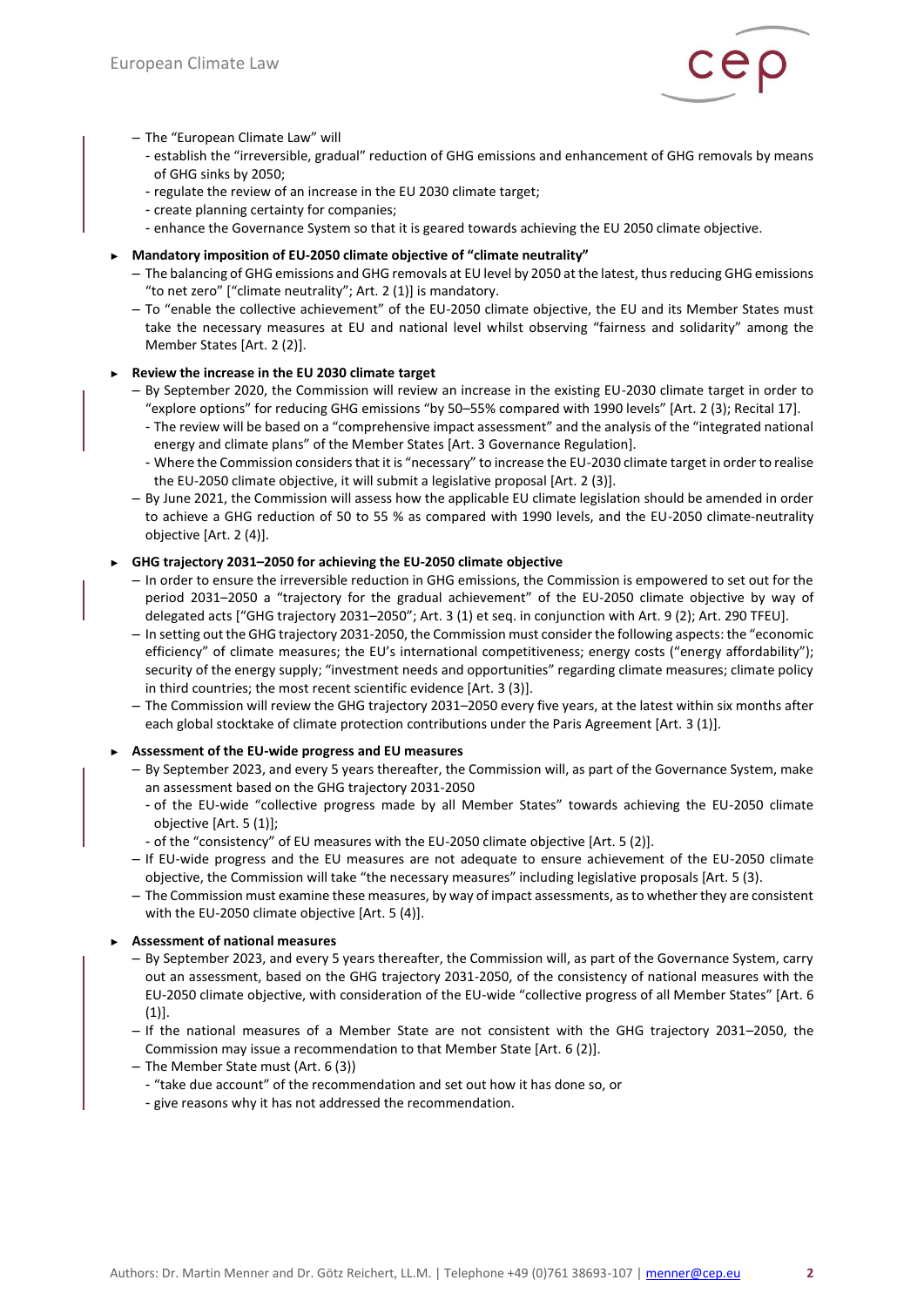

# **Main Changes to the Status Quo**

- ► New: the EU-2050 objective of climate neutrality, mandatory at EU level.
- ► Until now, EU-wide GHG emissions had to be reduced by 40% by 2030 as compared with 1990 levels. Now, by September 2020, the Commission will assess based on a "comprehensive impact assessment" whether GHG emissions have to be reduced by 50–55% by 2030 as compared with 1990 levels.
- ► New: empowerment of the Commission to set out for the period 2031–2050 a "trajectory for the gradual achievement" of the EU-2050 climate objective, by way of "delegated acts".
- ► New: Member States whose measures are not "consistent" with the EU-2050 climate objective must "take due account" of recommendations from the Commission.

## **Statement on Subsidiarity by the Commission**

Climate change is a trans-boundary problem which cannot be solved by national action alone. Measures to combat climate change must be agreed at EU and if possible even global level [p. 4].

## **Policy Context**

The Commission set out its "vision" for a "climate-neutral economy" by 2050 in November 2018 so that the EU could develop an "ambitious strategy" for the long-term reduction of GHG emissions in accordance with the Paris Agreement [Communication COM(2018) 773; see cep**PolicyBrief** [No. 2019-5](https://www.cep.eu/en/eu-topics/details/cep/climate-protection-vision-2050-communication.html)]. In December 2019, in its "European Green Deal", the Commission announced that it would be proposing the "first European 'Climate Law'" which would establish climate neutrality as a mandatory long-term EU-2050 climate objective and would assess whether to raise the EU-2030 climate target [Communication COM(2019) 640; see cep**[Adhoc](https://www.cep.eu/en/eu-topics/details/cep/arbeitsauftraege-von-der-leyens-an-die-neue-eu-kommission-teil-2-ein-europaeischer-gruener-deal.html)**].

The European Parliament approved the objective of EU climate neutrality by 2050 [Resolution of 14 March 2019]. Although the European Council basically "endorsed" the objective of EU climate neutrality by 2050 [Conclusions of 12 December 2019], at the same time, in view of Poland's opposition, it also expressly asserted that "[o]ne Member State, at this stage, cannot commit to implement this objective as far as it is concerned". The European Council therefore wants to come back to this question in June 2020.

#### **Legislative Procedure**

4 March 2020 Adoption by the Commission Open Adoption by the European Parliament and the Council, publication in the Official Journal of the European Union, entry into force.

## **Options for Influencing the Political Process**

| Directorates General:                  | DG Climate (leading)                                                 |
|----------------------------------------|----------------------------------------------------------------------|
| Committees of the European Parliament: | Environment (leading), Rapporteur: Jytte Guteland (S&D Group, SE)    |
| <b>Federal Ministries:</b>             | Environment (leading)                                                |
| Committees of the German Bundestag:    | Environment (leading)                                                |
| Decision-making mode in the Council:   | Qualified majority (acceptance by 55% of Member States which make up |
|                                        | 65% of the EU population)                                            |
| <b>Formalities</b>                     |                                                                      |
| Legal competence:                      | Art. 192 TFEU (Climate change)                                       |
| Type of legislative competence:        | Shared competence (Art. 4 (2) TFEU)                                  |
| Legislative procedure:                 | Art. 294 TFEU (ordinary legislative procedure)                       |

# **ASSESSMENT**

#### **Economic Impact Assessment**

**The early development** and publication **of a long-term** – beyond 2030 – **EU strategy to reduce greenhouse gases (GHG)** is appropriate not only due to its international obligations under the Paris Agreement, but also because it **may** in principle also **increase planning certainty for companies.** In order to make forward-looking investment decisions, companies require reliable information on what EU climate policy is going to look like in the future. **Before the EU establishes the** mandatory **objective of climate neutrality by 2050,** however, **it should be able to estimate the concrete impact that the required GHG reductions will have on citizens and companies in the EU** (see cep**[PolicyBrief](https://www.cep.eu/en/eu-topics/details/cep/climate-protection-vision-2050-communication.html)** [No. 2019-5\)](https://www.cep.eu/en/eu-topics/details/cep/climate-protection-vision-2050-communication.html). **Thus, it is imperative to first carry out a comprehensive impact assessment** – also **particularly in view**